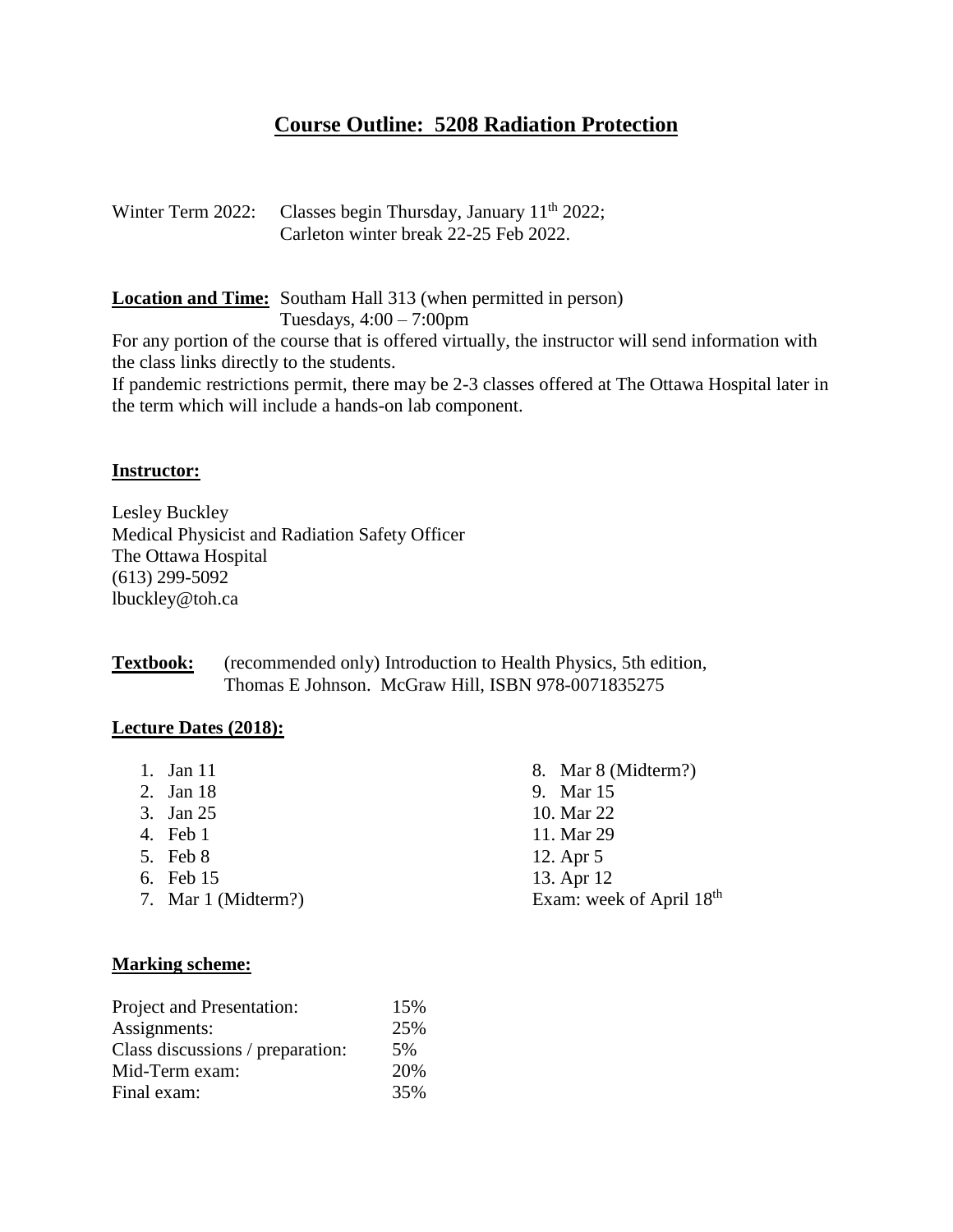# **Topics:** (order of lectures is subject to change based on pandemic restrictions and class format)

Lecture 1: Basis for radiation protection. Overview of organizations. Whole body acute exposures, LD50, radiation death syndromes. ICRP103, risk-based approach, dose quantities, dose limits.

Lecture 2: Background radiation, radon. Biological mechanisms and risk of cancer induction by radiation. Secondary cancers from radiation exposure. Radiation risks to fetus.

Lecture 3: Shielding in radiation therapy, bunker design, safety systems in radiation therapy

Lecture 4: Isotope identification. Contamination monitoring. Environmental monitoring. Gamma and beta spectroscopy. Counting statistics.

Lecture 5: Overview of radiation detectors for radiation safety. Survey meters, proper survey techniques. Survey meter calibration. *Lab: radiation survey of radiation bunker, virtual or in-person*

Lecture 6: CNSC licensing structure, philosophies. Comprehensive quality management. Provincial X-Ray regulatory structure. Overview of CNSC licence application process. Security of radioactive materials. Risk analysis. Incidents and accidents in radiation therapy part I.

Lecture 8: NEW designation, personnel monitoring, dose records. Permit systems. ALARA in the real world. Action levels, investigation levels. Pregnant NEWs.

Lecture 7: **Midterm exam**. Incidents and accidents in radiation protection part II.

Lecture 9: Nuclear substances in medicine. Cobalt teletherapy. HDR brachytherapy. Working with radioactive materials. Brachytherapy sources, leak testing. Waste handling. *(Virtual) tour of brachytherapy suite. Source calibration and handling demo.*

Lecture 10: Shielding for X-ray facilities. Dose from CT. Diagnostic imaging and interventional procedures. *Demo: Tests of safety systems.* 

Lecture 11: Student presentations

Lecture 12: Class I nuclear facilities, industrial radiation protection, military applications of radiation protection.

Lecture 13: Radioactive patients, out-patient I-131. Dose from CT. Nuclear medicine departments. Dosimetry of internal emitters, MIRD